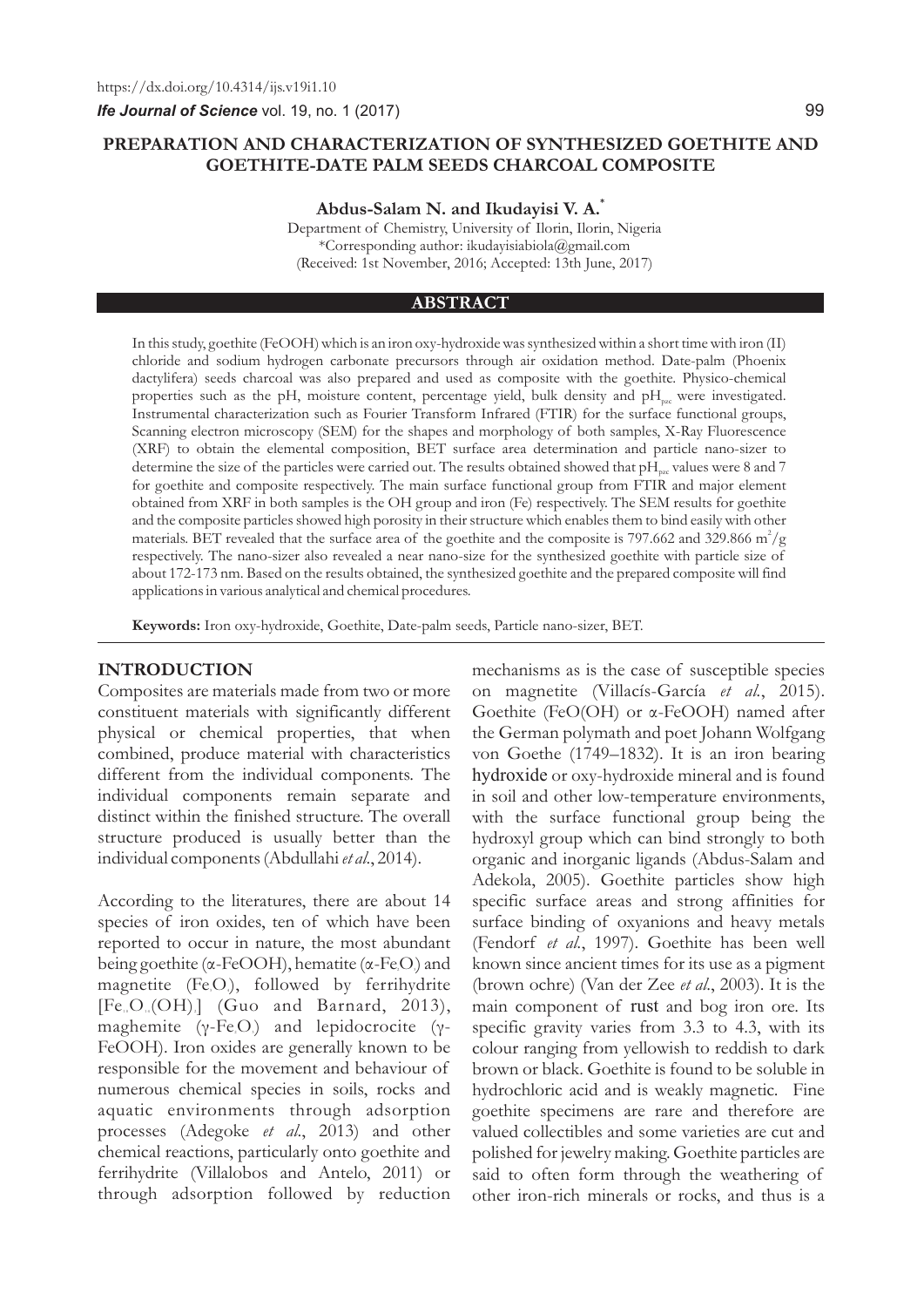common component of soils. The formation of goethite is marked by the oxidation state change of  $\text{Fe}^{2+}$  to  $\text{Fe}^{3+}$ , which allows for goethite to exist at surface conditions (Van der Zee *et al*., 2003, Abdus-Salam and Adekola, 2005).

The date palm (*Phoenix dactylifera*), a tropical and subtropical tree, belonging to the family Palmae (Arecaceae) is one of mankind's oldest cultivated plant (Chandrasekaran and Bakhali, 2012). The whole date fruits are traditionally used to prepare a wide range of products such as date juice concentrates (spread, syrup and liquid sugar), fermented date products (wine, alcohol, vinegar, and organic acids) and date pastes for different uses (e.g. bakery and confectionary) besides their direct consumption. Date processing industries manufacture a variety of date products such as date-paste, date-syrup, date dip, date-honey, datejam and date-vinegar. Date pectin, dietary fibre and syrup are some of the date substances which find a plethora of applications as a thickener or gelling agent in processed foods, such as confectionery products, jams, table jellies, soft cheeses, yoghurts e. t. c. Palms are also widely used in landscaping for their exotic appearance, making them one of the most economically important plants (Chandrasekaran and Bakhali, 2012).

Date palm seeds otherwise called date pits, pips, kernels or stones are considered as a waste byproduct and form around 6-10% of the fruit weight (Arshad *et al*, 2014). Experiments conducted show that date seeds contain approximately 55-65% of carbohydrates. In view of this, high-grade activated carbon can be obtained from date seeds due to their high carbon content (Arshad *et al*, 2014). Date seeds are usually grounded for animals feed such as cattle, sheep, camel and poultry (Al-Haddabi *et al*., 2015). This research work is aimed at exploiting the need to combine the unique properties of goethite and date palm seeds charcoal in composite preparation in order to achieve a different novel material which can find applications in many chemical, environmental, biological and technological procedures.

# **EXPERIMENTAL**

### **Materials**

All reagents and chemicals that were used in the

course of this study were analytical grade reagents which were purchased from reputable retail outlets. These include ortho phosphoric acid, ferrous chloride (Sigma Aldrich), ethanol (Sigma Aldrich), and sodium hydrogen carbonate (Sigma Aldrich). De-ionized water was used where applicable especially during the preparation of standard solutions. All pieces of plastics used during the experiments were thoroughly washed and rinsed. All glass wares were washed with deionized water and dried in hot air oven before use.

### **Synthesis of Goethite**

Goethite (α-FeOOH) particles were synthesized by dissolving  $10$  g of FeCl<sub>2</sub>.4H<sub>2</sub>O in  $1000$  ml of deionized water and then  $110$  ml of  $1M$  NaHCO<sub>3</sub> was added to the solution at room temperature. The yellow deposits, goethite particles, were formed after air-oxidation of the solution for approximately 25 min. The goethite particles were then separated from the solution by filtering and washing with ethanol and de-ionized water several times. The particles were then oven dried at 70 ºC for about 1 hr and kept for further use (Lee *et al*., 2004).

### **Preparation of Date palm seeds charcoal**

Date palm fruits were purchased from Tanke area in Ilorin, Kwara State, Nigeria. The fruits were removed and the seeds gathered. The date seeds were washed with hot de-ionized water severally to remove impurities (Ahmed *et al*., 2013), after which, they were dried in the oven at  $105 \pm 5^{\circ}$ C overnight to remove all the moisture. The seeds were crushed with hammer and then blended using an electric blender to the desired particle sizes which were later separated using sieve shaker to determine the sizes.

The Date palm seed powder obtained was weighed into a porcelain crucible and then taken to the muffle furnace, which was heated to a temperature of 500 °C and allowed to stay for approximately 1 hr, the charcoal obtained was removed and then transferred into a desiccator to cool, the charcoal was weighed to determine the percentage yield and then kept in an air tight container for further use.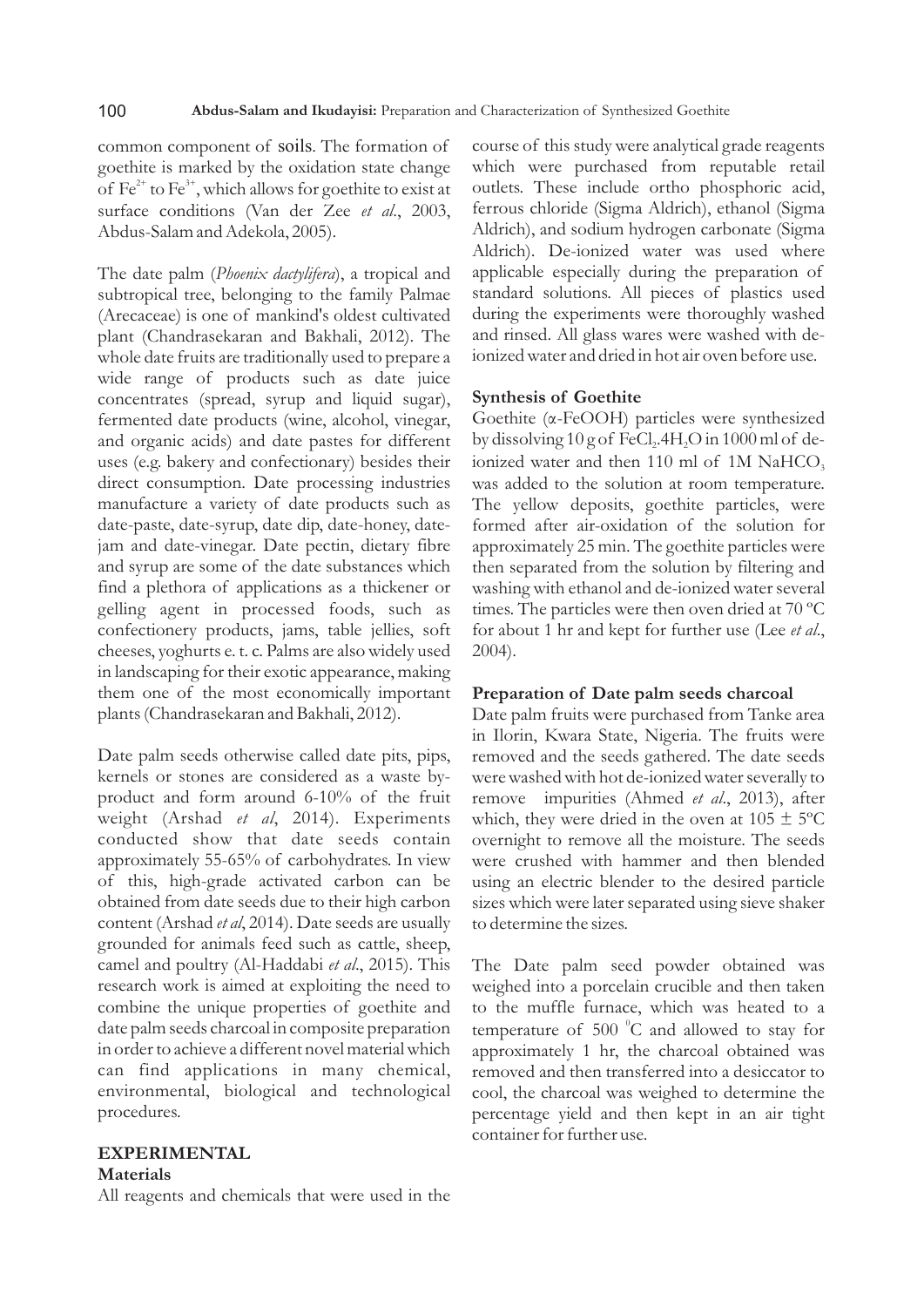## **Preparation of Goethite-Date palm seeds charcoal composite**

A slightly modified Lee *et al*. (2004) procedure for the synthesis of Goethite (α-FeOOH) particles-Date palm seeds activated carbon composite as described above was adapted. This involved dissolution of  $1g$  of FeCl,  $4H<sub>2</sub>O$  in  $100$  ml of deionized water and then 11 ml of  $1 M NaHCO<sub>3</sub>$  was added to the solution at room temperature, after which an equal weighted amount of the activated carbon was added in 1:1 impregnation ratio and stirred. Goethite – date seeds activated carbon composite (COM) was prepared after airoxidation of the solution for approximately 25 min. The composite was then separated from the solution through filtering and washing with ethanol and de-ionized water several times and oven dried at 70 ºC for about 1 hr and kept in an air tight container for use.

### **Physico-chemical Characterization methods**

The synthesized samples were characterized by determining some physico-chemical parameters such as pH, bulk density, moisture content, percentage yield and  $pH_{\text{pzc}}$ .

The pH of the goethite and composite samples were determined by weighing 4g of each of the sample into 250 ml flask, 100ml of boiled distilled water was added and the contents was covered and allowed to boil on a hot plate for 5 min. A thermometer was inserted and set aside for a few moments to allow the bulk of the sample particles to settle, the supernatant liquid was poured before it cools to 60°C, the decanted portion was cooled to room temperature and the pH reading was then taken (Abdus-Salam and Buhari, 2014).The bulk density of the samples was also determined by tapping method (Yoshiguki and Yukata, 2003). The pH point of zero charge of the samples was determined by using pH drift method (Abdus-Salam and Adekola, 2005).

### **Instrumental Characterization**

The synthesized goethite particles and the composite were further characterized using Fourier Transform Infrared (SHIMADZU series) in order to reveal the surface functional groups, Scanning Electron microcopy to determine the morphology and shapes of the particles, X-Ray Fluorescence to obtain the elemental composition, Bruanuer Emmett Teller surface area determination (Nova Station C BET instrument) and Particle nano-sizer (Malvern instrument) to determine the particle sizes and size composition.

# **RESULTS and DISCUSSION**

# **Physico-chemical Characteristics**

The goethite particles synthesized is fine in texture and insoluble in water but readily soluble in acids. It is weakly magnetic and leaves a brown stain on fabrics (Van der Zee *et al*., 2003). Other results of the physico-chemical characteristics of both samples are presented in table 1.

Table 1: Physico-chemical characteristics of the goethite and goethite-date palm seeds charcoal composite

| Physico-chemical characteristics |                  |         |     |            |                 |                             |  |  |
|----------------------------------|------------------|---------|-----|------------|-----------------|-----------------------------|--|--|
| Samples                          | Colour           | Texture | pH  | $pH_{pzc}$ | Bulk<br>Density | Percentage<br>Yield $(\% )$ |  |  |
| Goethite (GT)                    | Golden-<br>brown | Fine    | 7.8 | 8.0        | 0.86            | 25                          |  |  |
| Composite (COM)                  | Dark-<br>brown   | Fine    | 7.6 | 7.0        | 0.74            | 92                          |  |  |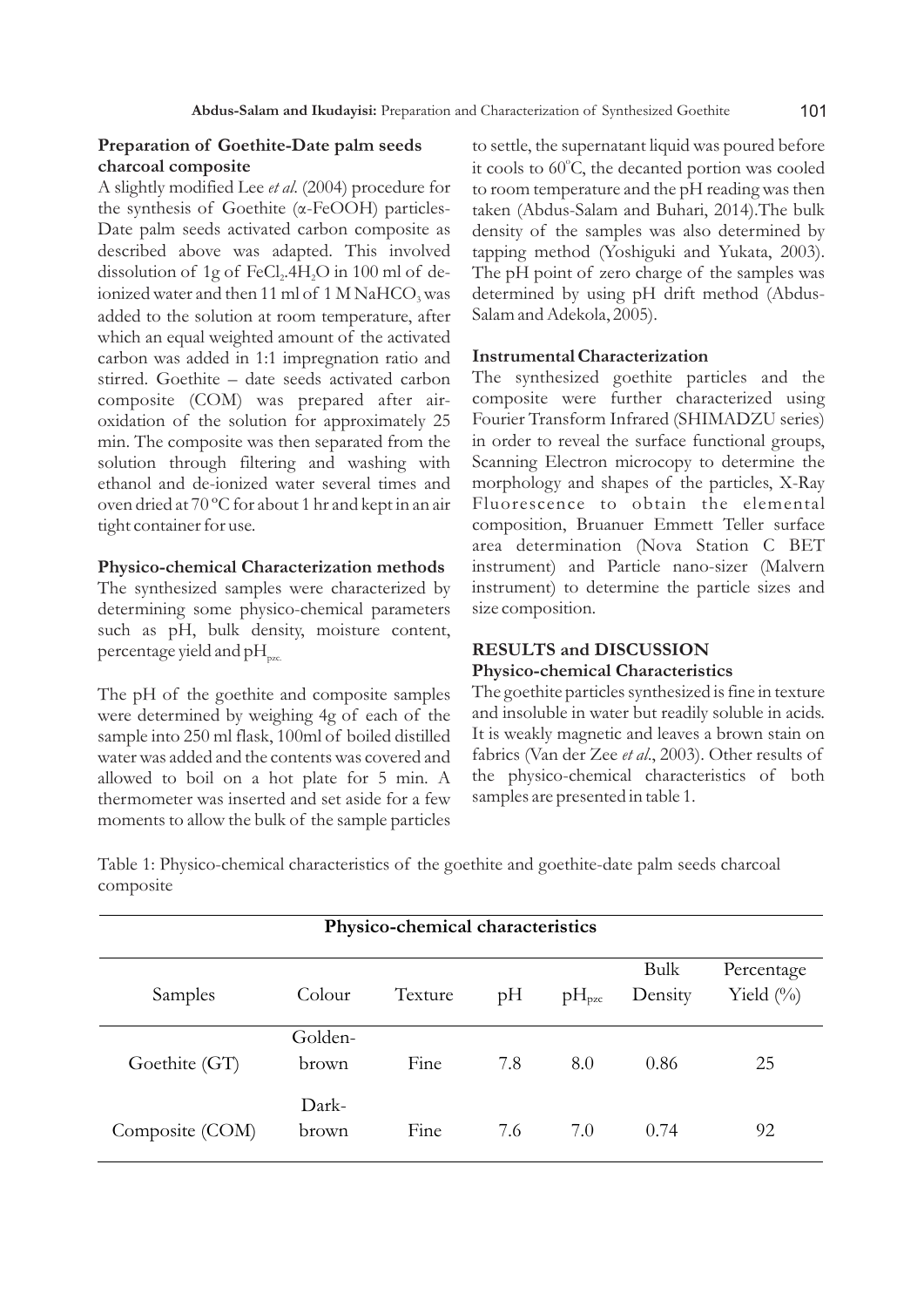#### 102 **Abdus-Salam and Ikudayisi:** Preparation and Characterization of Synthesized Goethite

The colour of the goethite was found to be golden brown as reported by other researchers (Van der Zee., 2003). The colour of the composite changed to dark brown because of the combination of goethite with the date-palm seeds charcoal which is black in colour. The pH and  $pH_{\text{vac}}$  of the goethite and the composite samples were slightly - basic due to the presence of OH groups on both samples. The point of zero charge of a material facilitates the choice of an adsorbent for removal of certain solutes from waste water; it also makes it possible to predict the pH effect on the phenomena and processes involving adsorption (Adegoke *et al*., 2013) and it is in agreement with the value obtained in the literature (Abdus-Salam and Adekola, 2005). The goethite sample which

was synthesized by air oxidation method has 25% yield and the composite, 92% yield as little was lost in the preparation of the composite. The goethite was found to be denser than the composite due to the heavy presence of high density iron metal in the iron oxide (FeOOH).

### **3.2 Fourier Transform Infrared (FTIR)**

FTIR is a characterization method which is used to identify and elucidate the surface functional groups of sample material. The results of the FTIR analysis of the date-palm seeds charcoal, goethite and the composite are shown in the figures (1a and 1b) with their vibrational peaks shown in table 2.



Fig 1a: FTIR Spectrum of the Goethite particles



Fig 1b: FTIR Spectrum of the Composite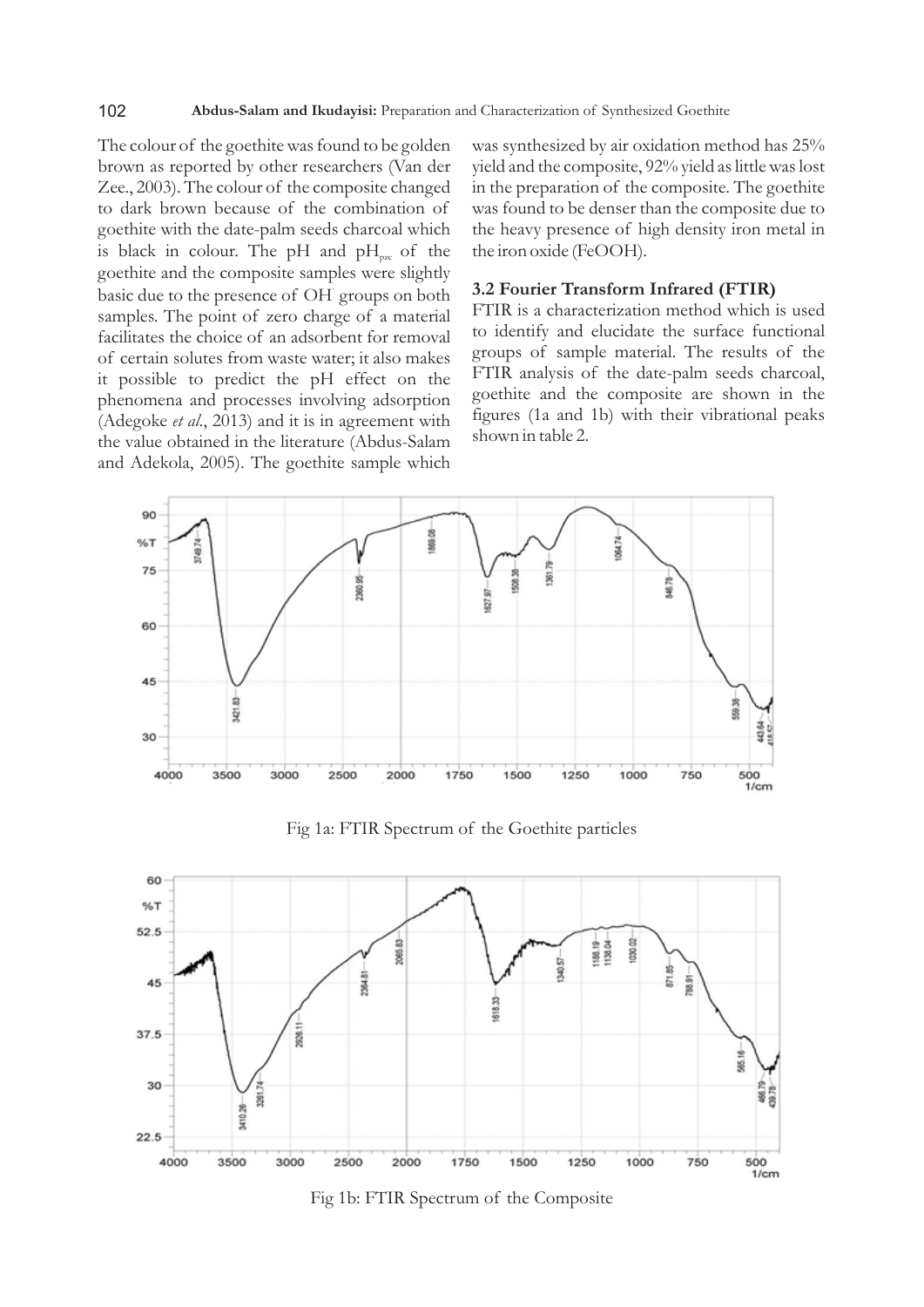| Goethite frequencies<br>$\rm (cm^{-1})$ | Composite<br>frequencies $(cm-1)$ | Assignment                                                     |
|-----------------------------------------|-----------------------------------|----------------------------------------------------------------|
| 3421.83                                 | 3410.26                           | O-H stretching vibrations                                      |
|                                         | 2926.11                           | C-H stretching vibrations (due to<br>date palm seeds charcoal) |
| 1627.97                                 | 1618.33                           | H-O-H bending vibrations                                       |
| 559.38                                  | 565.13                            | Fe-O stretching vibrations                                     |
| 418.57                                  | 439.78                            | Fe-O bending vibrations                                        |
|                                         |                                   |                                                                |

Table 2: Summary of the Infrared frequencies  $(cm<sup>-1</sup>)$  of the samples

# **Scanning Electron microscopy (SEM)**

SEM analysis is usually carried out to determine the particle size, morphology and shape of the adsorbents particles (Harikumar *et al*., 2013).

Figures 2a and 2b showed clear SEM micrographs of the goethite and the composite samples in 500x magnification.



Fig. 2a: SEM micrograph of goethite particles (magnification x 500x)



Fig. 2b: SEM micrograph of the composite particles (magnification x 500x)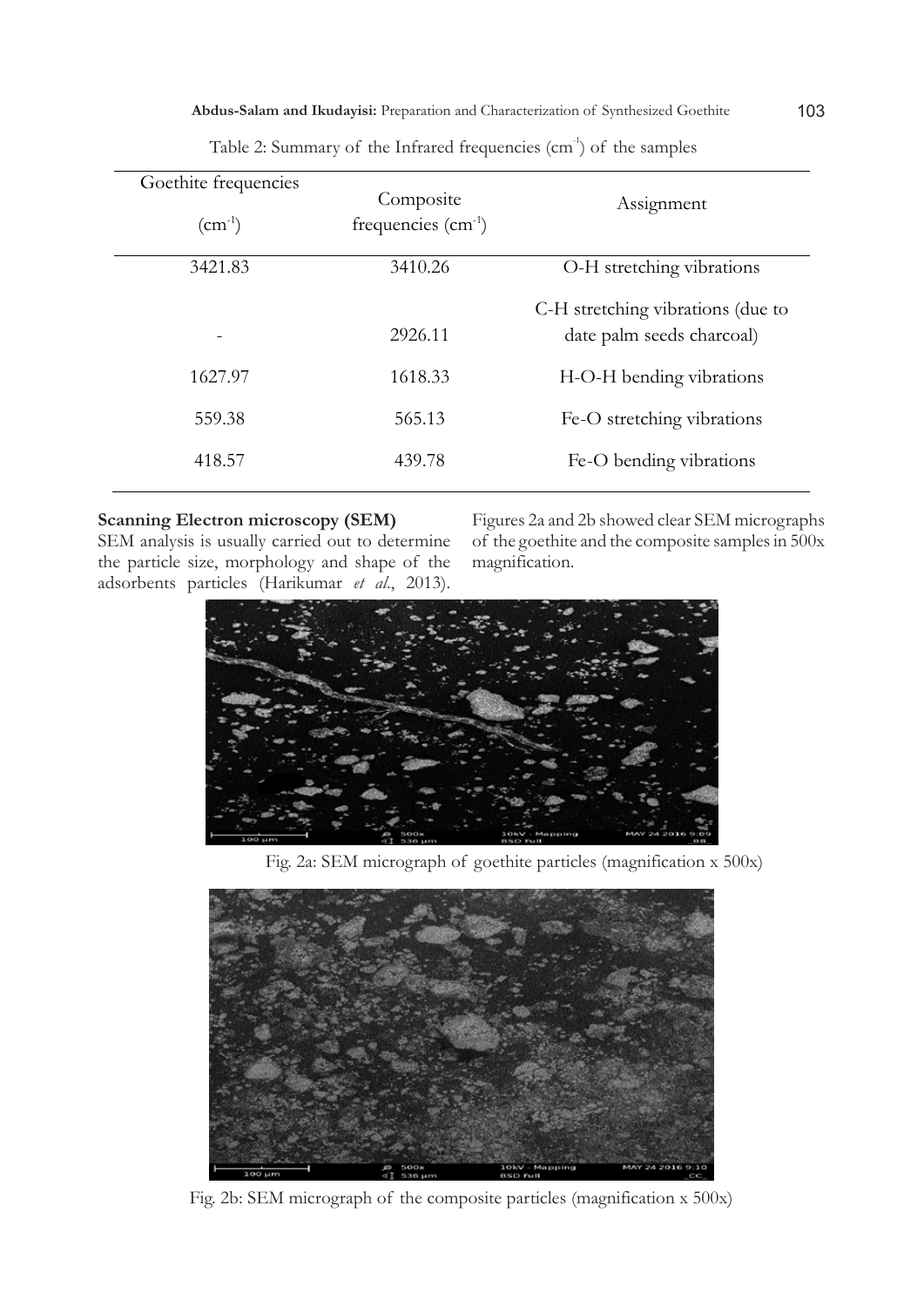The goethite (GT) particles showed dense iron oxide which were found to be spherical in shape and tends to agglomerate, smaller and more homogenous particles were also found in goethite than the composite. The surface of the goethite particles showed large pores (high porosity) (Lee *et al*., 2004) for binding with other materials.

In a similar manner, the composite particles of the date palm seeds and goethite contained dense iron oxide, spherical in shape, heterogeneous and porous surface but the size of pores was found to be reduced as compared to the goethite (Falah *et al*., 2015), this is due to the pores of the goethite particles being occupied by the date palm seeds charcoal during the formation of the composite which gives it some distinct characteristics different from both the goethite and the charcoala major peculiarity and uniqueness of composites (Abdullahi *et al*., 2014).

### **X-Ray Fluorescence**

X-ray fluorescence analysis is used to determine the elemental composition of a material which is mostly metals. Table 3 is the XRF results of the elemental compositions of goethite and COM. The major component of the synthesized goethite is iron with 66.4009% Fe while cobalt, lead and tin occurred as minor elements and others as trace elements. The major component of the composite is Fe with 64.4557 % Fe. These values of iron are in close agreement with the value of 63 -64 % reported in the literatures (Mutembei *et al*.,

2014). The minor elements are potassium, cobalt, lead, tin and antimony while other elements occurred in the trace level. The minor and trace elements in the synthesized goethite and COM, constituted 1.3024% and 1.5151% respectively, and were impurities in the precursors used for the synthesis.

| Goethite     |             | Composite    |             |  |
|--------------|-------------|--------------|-------------|--|
| Element      | Content (%) | Element      | Content (%) |  |
| Mg           | 0.0182      | Mg           | 0.0547      |  |
| $\mathbf{P}$ | 0.0032      | $\mathbf{P}$ | 0.0079      |  |
| Ca           | 0.0902      | Ca           | 0.0773      |  |
| $\rm V$      | 0.0210      | $\rm V$      | 0.0188      |  |
| Cr           | 0.0619      | Cr           | 0.0551      |  |
| Mn           | 0.0823      | Mn           | 0.0776      |  |
| Co           | 0.4024      | Co           | 0.3804      |  |
| Fe           | 66.4009     | Fe           | 64.4557     |  |
| Ni           | 0.0724      | Ni           | 0.0759      |  |
| Cu           | 0.0196      | Cu           | 0.0210      |  |
| Zn           | 0.0361      | Zn           | 0.0358      |  |
| Pb           | 0.2151      | Pb           | 0.1854      |  |
| Rb           | 0.0077      | Rb           | 0.0064      |  |
| Mo           | 0.0849      | Mo           | 0.0718      |  |
| Sn           | 0.1202      | Sn           | 0.1991      |  |
| Sb           | 0.0672      | Sb           | 0.1324      |  |
|              |             | Nb           | 0.0005      |  |
|              |             | Cd           | 0.0007      |  |
|              |             | K            | 0.1123      |  |
|              |             | Al           | 0.0020      |  |

Table 3: Elemental composition of the synthesized goethite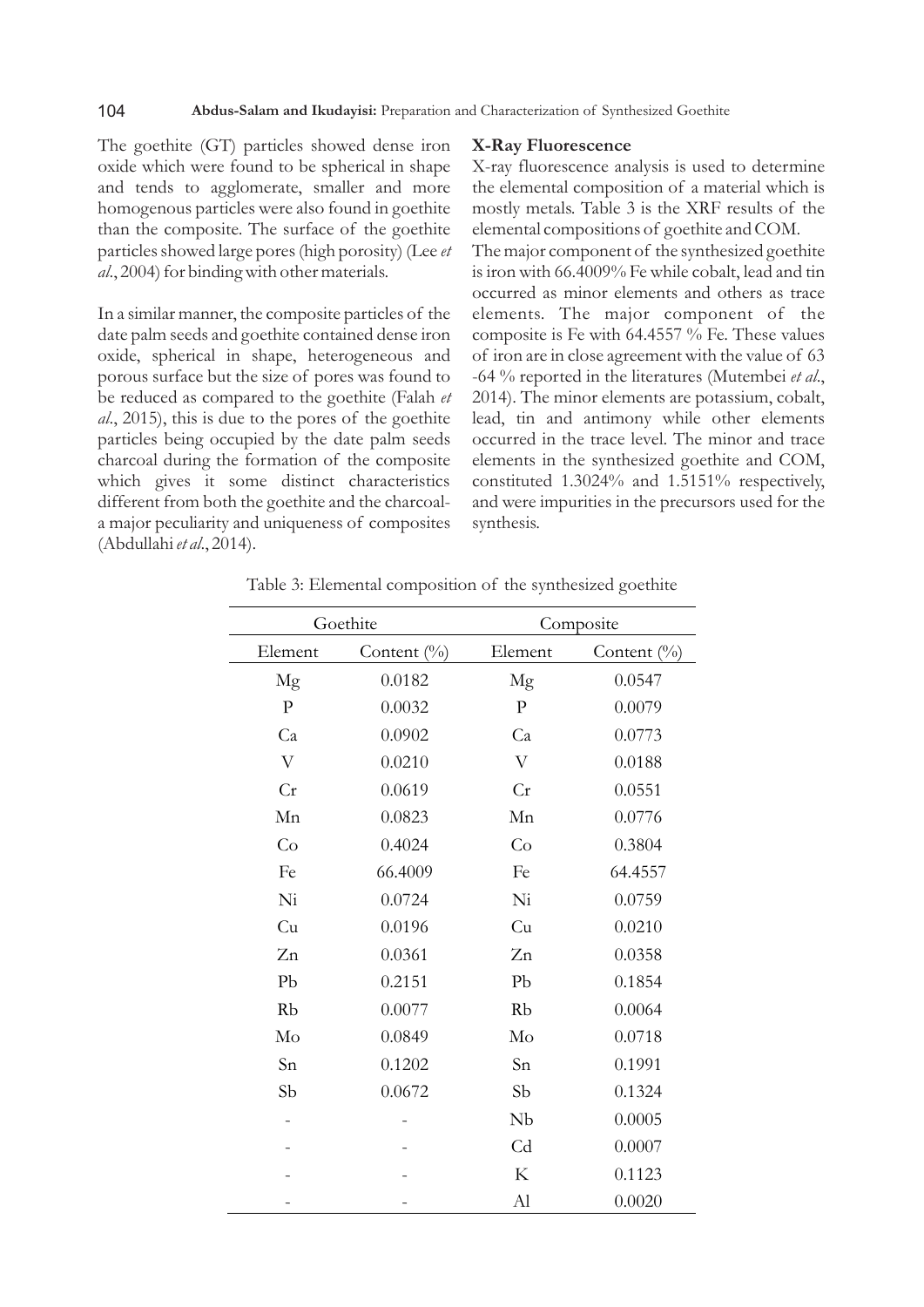### **Bruanuer Emmett Teller surface area**

The surface areas (SA) of the goethite and the composite were determined by the BET adsorption method using Nova Station C BET instrument and nitrogen as the adsorbate. From the data obtained, the surface area of the goethite was found to be 797.662 m<sup>2</sup>/g and that of the composite to be 329.866  $m^2/g$ . The surface area values obtained from the BET analysis of the goethite particles were far greater than the values obtained in the literatures (Villacis-Garcia *et al*., 2015; Lakshmipathiraj, 2006). This result made the synthesized goethite to fall into the category of 'ideal crystal' of goethite (SSA > 80 m<sup>2</sup>/g, in which SSA (specific surface area) is the total of external surface area and internal surface area of a material) (Villalobos and Perez-Gallegos, 2008). The large difference in the BET surface areas, pore size and pore volume of the goethite and the composite particles is an indication that the synthesized goethite particles are smaller in size than the composite particles and part of the total surface area and pore volume of the goethite were covered with date palm charcoal. This is due to the

combination of the goethite with the larger particles of the date palm seeds charcoal, leading to the reduced surface area in which the greater the particle size, the lesser the surface area (Villacis-Garcia *et al*., 2015; Maji *et al*., 2007).

### **Particle Nano-sizer**

The sizes of the synthesized goethite particles were determined by using the Malvern particle nano-sizer and the results obtained are presented in figures 4a and 4b for size distributions by intensities and volume respectively. From the figure, it was observed that the synthesized goethite contained near nano-sized particle with the average range within the size of 172 -173 nm. The results also revealed that the goethite sample is coloured (as expected) and fluorescence on exposure to electromagnetic radiation. Therefore, according to the definition of a nano-sized material being in the range of 1–100 nm, it can be concluded that the synthesized goethite is not a nano- material but fine particle with sizes that are near nano-size upper limit (172 nm-173 nm).



Fig. 4a: The size distribution of the goethite particles by intensity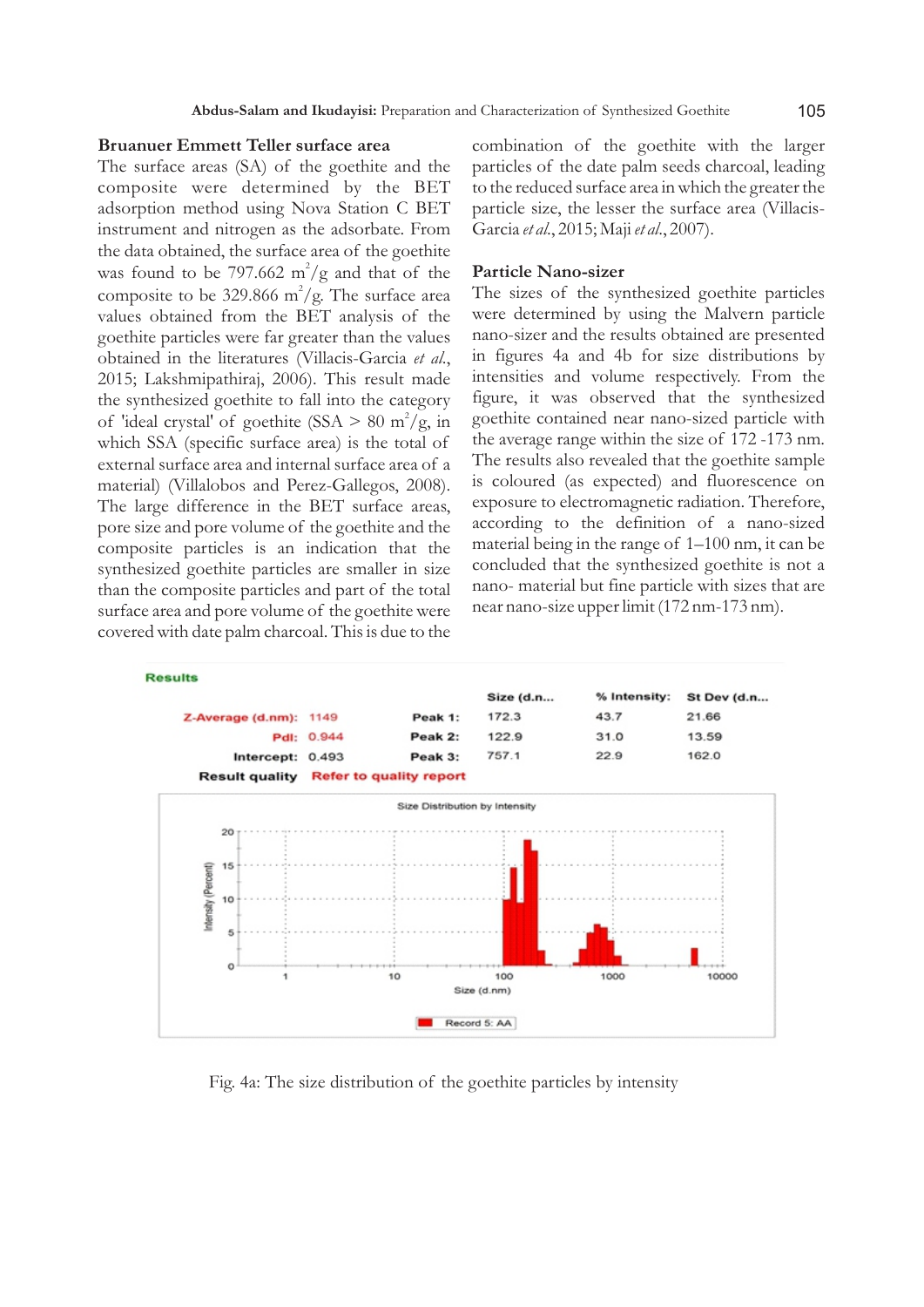

Fig. 4b: The size distribution of the goethite particles by volume

### **CONCLUSION**

Goethite and its composite with date palm seeds charcoal were prepared and characterized by some physico-chemical parameters- such as the bulk density, percentage yield, pH, moisture content and the  $pH_{\text{net}}$ . The instrumental techniques used were FTIR, XRF, SEM, BET and particle nanosizer. The FTIR and XRF results showed that the major functional group and element on both samples are OH and iron (Fe) due to the chemical structure of the goethite (FeOOH). The SEM analysis revealed that the goethite sample is homogenous and spherical in shape while that of the composite is heterogeneous with different shapes observed due to the combination of two different materials. In addition to this, high porosity was observed with both samples. The surface areas of goethite and composite were found to be 797.662 m<sup>2</sup>/g and 329.866 m<sup>2</sup>/g respectively. The larger surface observed with the goethite categorized the sample to be an ideal crystal group of goethite.

Furthermore, the size of the goethite particles were about 172-173 nm as revealed by the nanosizer analysis. These characterization analyses made on goethite and the novel composite of goethite and date palm seeds charcoal will help both samples to find applications in various analytical procedures such as ion exchange, chromatographic methods and adsorption processes to mention but a few.

### **REFERENCES**

- Abdullahi, D., Okezie, Q. and Mohammed, A. B. 2014. Preparation and Properties of Date seed/Natural Rubber Composites. *International Journal of Emerging Technology and Advanced Engineering* 4(9): 152-156.
- Abdus-Salam, N. and Adekola, F. A. 2005. The influence of pH and Adsorbent Concentration on Adsorption of Lead and Zinc on a Natural Goethite. *African Journal of Science and Technology (AJST)* 6(2): 55-66.
- Abdus-Salam, N. and Buhari, M. 2014. Adsorption of Alizarin and Fluorescein Dyes on Adsorbent prepared from Mango Seeds. *Pacific Journal of Science and Technology* 15(1):232-244.
- Adegoke, H. I, Adekola, F. A., Fatoki, O. S. and Ximba, B. J. 2013. Adsorption of Cr (VI) on synthetic hematite (*a*-Fe<sub>2</sub>O<sub>3</sub>) nanoparticles of different morphologies. *Korean Journal of Chemical Engineering* 31(1): 142-154.
- Ahmed, F. H., Zahraa, H. and Falah, H. H. 2013. Adsorption of Disperse Blue Dye on Iraqi Date Palm Seeds Activated Carbon. *International Journal of Chemical Science* 11(3): 1219-1233.
- Al-Haddabi, M., Ahmed, M., Al.Jebri ,Z., Hari, V.,